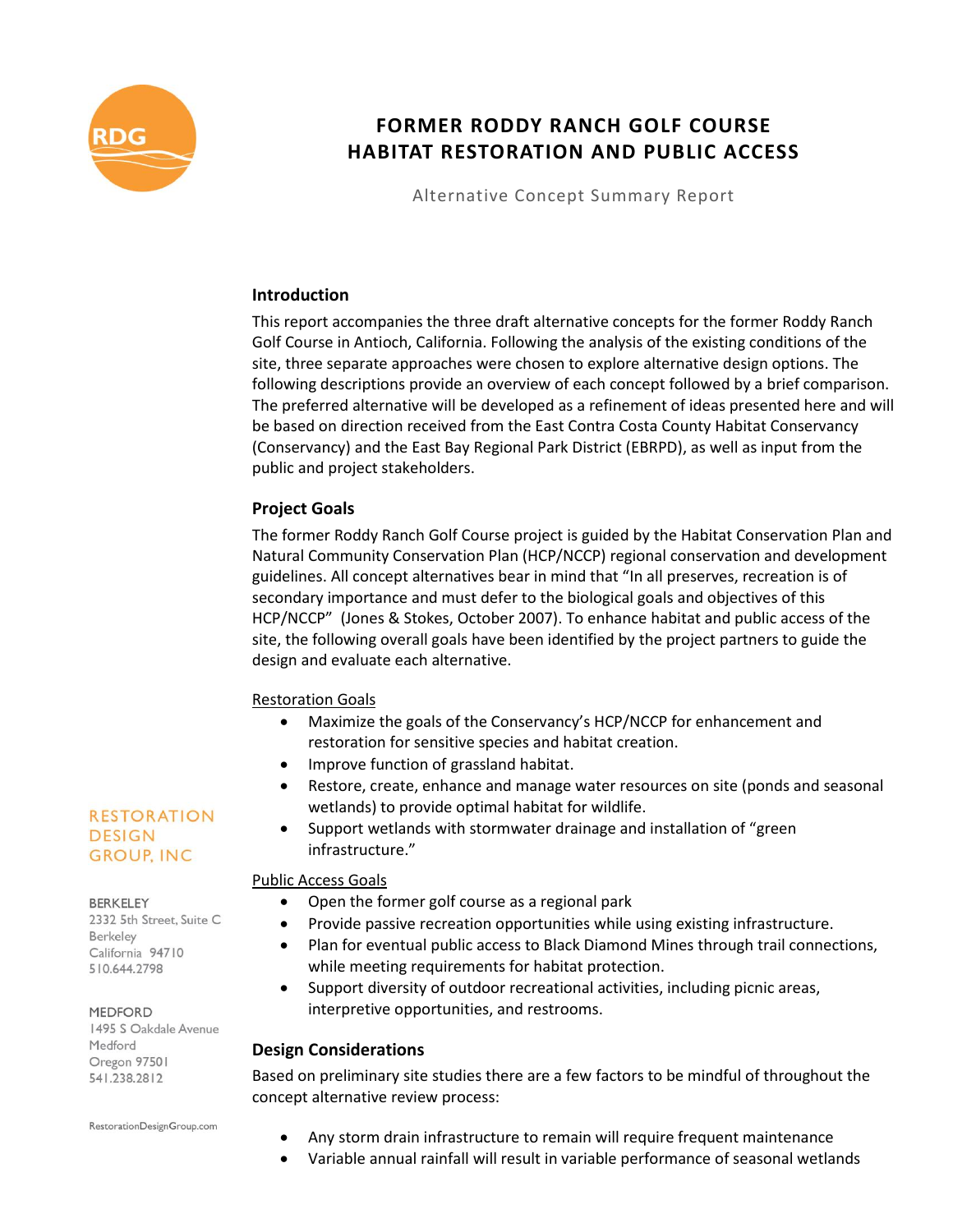- Pond 30 and 31 have the greatest potential to support breeding habitat for California Red-legged Frog (CRLF) and California Tiger Salamander (CTS)
- The drought conditions of the 2020-2021 water year did not provide the data required to refine the pond and wetland performance metrics
- Additional monitoring is required to estimate pond and wetland performance
- Significant grading to improve drainage and remove sand traps and greens is likely to occur outside the conceptual limit of disturbance as rendered on the plans
- The Habitat Conservation Plan allows up to 8 picnic tables at the staging area
- Public access is focused on passive recreation
- Potential connection points to proposed trails within the former golf course have been identified but are contingent upon additional trail planning outside of the former golf course

### Permitting

Permit requirements will be the same for each alternative, but the details in the permits will change depending on the concept. For example, the building permit may include shade structures depending on the concept. For more specific guidance on permitting see the Permitting Memo dated October 20, 2020.

### Environmental Impacts

The greatest potential impacts are associated with public access. These impacts may be permanent since the location, density and type of access could affect the long-term ecological function of Roddy Ranch. However, the change of use from a an irrigated and actively managed golf course to open space significantly improves the ecological function of the site. Active and passive restoration will further increase the ecological benefit. The three alternatives offer significant gains in ecological value once implemented.

Alternatives that limit public access at sensitive aquatic resources reduce environmental impacts the most. The HCP/NCCP guidelines stipulate trails have a 300-ft buffer away from aquatic resources that could support listed species. Each alternative addresses this in a different way although none remain fully outside the 300-ft buffer due to the adoption of existing cart paths as preferrable trail alignments. It should also be noted that the three alternatives were not organized to represent the spectrum of ecological impact. The alternatives acknowledge public access as a component of the project and with that will come some level of environmental impact. Each alternative looks to address the type and location of access and restoration to provide a greater understanding of the options that might achieve all the project goals.

Active restoration will result in temporary impacts due to grading activities, demolition of infrastructure and reconfiguration of ponds and basins. Although Alternative B "Roddy Ranch Reuse" has the potential to have the lowest temporary impact, the degree of temporary impacts associated with restoration is less important than potential impacts of public access. Temporary impacts of restoration will result in greater long-term ecological benefits compared to leaving the site in its current state.

In addition to the proximity of trails to aquatic resources, other elements considered during the development of the concept alternatives that may affect ecological function include, the extent of trails across the property, the sustainable design of the trails, and the footprint of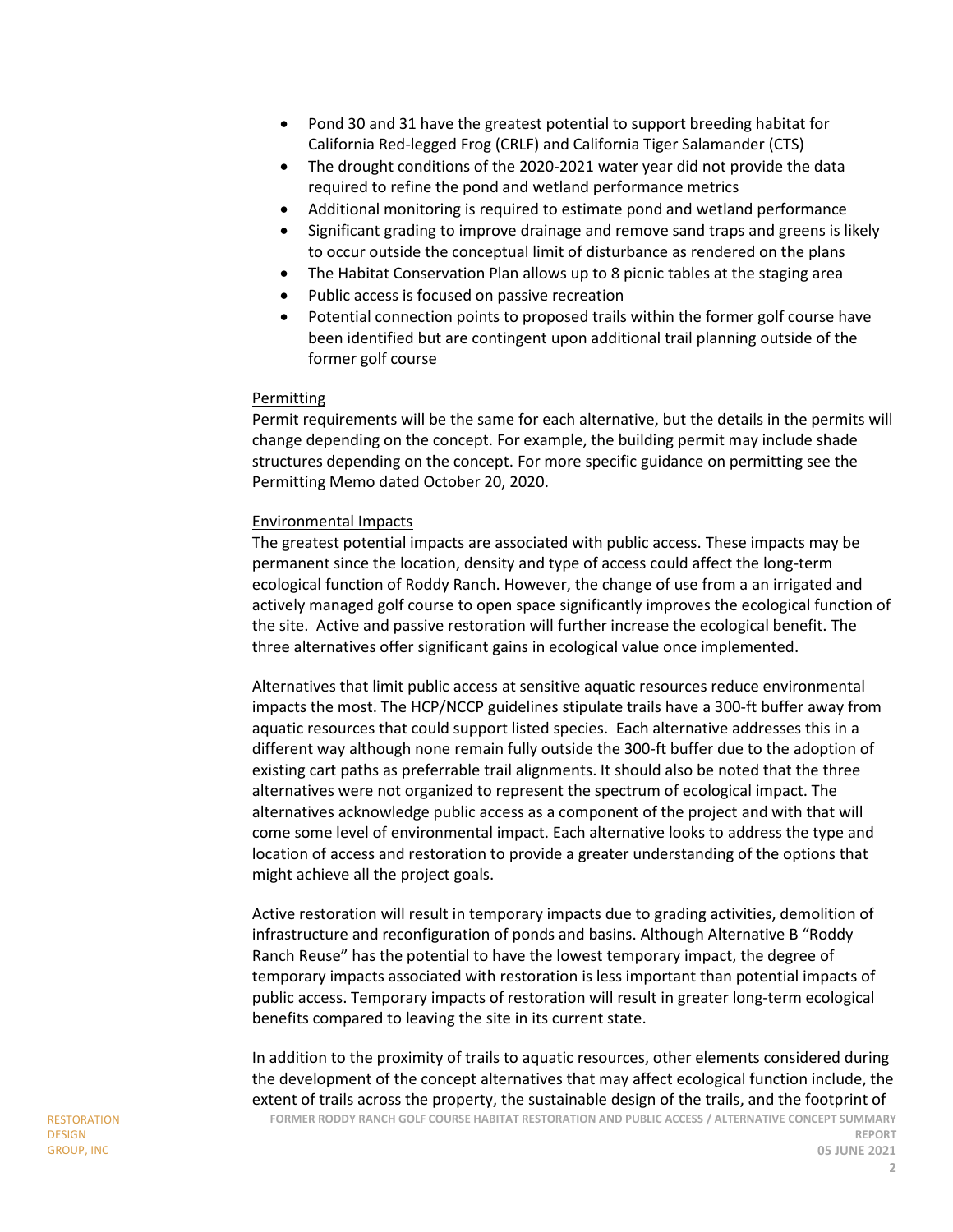public access elements. A more detailed evaluation of potential environmental impacts will occur during the CEQA process.

### **Concept A: Welcome the Wetlands**

With a focus on maximizing aquatic habitat, this concept enhances drainage channels, ponds and basins while providing inner and outer multi-use loop trails throughout the site.

#### Restoration

This concept maximizes wetland habitat and drainage channels. Infiltration of runoff encourages shallow groundwater recharge that will slowly provide water to wetlands at the base of the slope through lateral migration. Infiltration also reduces the amount of surface flow that otherwise could result in gully erosion down the many unstable drainages. Ponds 30, 31, and 32 will be restored to target CRLF and CTS habitat. Concept A showcases the creation of vernal pools, which can support a suite of native species often endemic to this unique wetland type, including vernal pool fairy shrimp and endemic plant species (Nomad Ecology, 2021), (RDG, 2021).

To maximize grassland habitat and to restore open vistas and natural topography, existing golf course infrastructure is actively demolished and removed, and sand traps and artificial golf course grading is re-naturalized. In addition, a bioretention facility is included within the existing parking lot to treat surface runoff prior to entering Pond 33.

### Public Access

With the deliberate preservation of views across the site at the entrance, this concept provides the most "open space" visitor experience. Amenities, such as restrooms, drinking fountains, picnic areas and interpretive elements defer to the views and are tucked to the side. Once on the trails, visitors are guided through a variety of features at the top and bottom of the site. A future trail connection to Empire Mine Road acknowledges the potential use of this road as an important connection to adjacent public lands and preserves beyond. Restoration sites in Drainage Areas 1 and 7 are not accessible by trail, fully setting aside these drainages for habitat enhancement and conservation. The picnic area is concentrated to one area with views to the north and sheltered from the prevailing wind. This area takes advantage of existing trees to provide shade. An overlook provides visual access across Pond 30, along the trail connection to Empire Mine Road. This overlook provides a location for the public to connect, engage and become familiar with habitat types that support sensitive species.

### **Concept B: Roddy Ranch Reuse**

With the intention of maximizing value, this concept reuses as much existing infrastructure as possible. With the remains of the former golf course intact, visitors can appreciate various aspects of the site's former history.

#### Restoration

Lower drainages are restored while the upper drainages are left within the existing storm drain system. Leaving the steeper and more erosive upper watershed within the storm drain keeps a functioning system in place, but at the expense of the potential water quality and habitat benefits of restoring this natural drainage network. This approach lends itself to a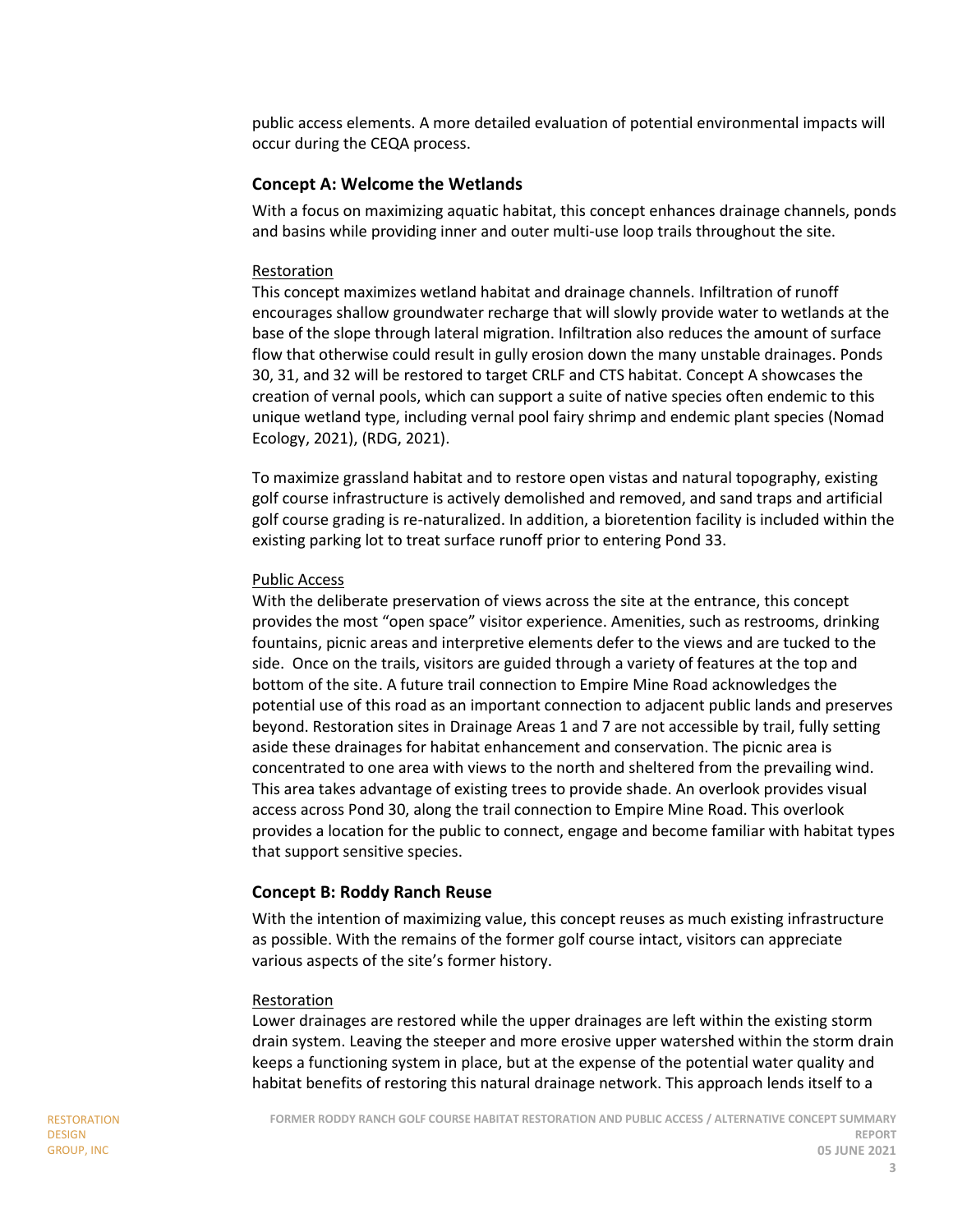phased sequencing of hydrologic restoration. Upslope drainages can be restored in the future with the benefit of insight from ongoing monitoring of restored lower drainages.

Ponds and basins are minimally improved to enhance ecological function and slope stability. One potentially large new vernal pool can be created at the base of Drainage 7 by using an existing depression created for the golf course.

#### Public Access

In this alternative, existing golf cart paths are extensively reused for trails and picnic areas are concentrated to the disturbed area of the former golf clubhouse. The existing clubhouse deck currently provides an elevated vantage point of the site. This alternative reconfigures this promontory as a large gathering area and interpretive hub under a large shade structure. Sand traps and some remnant infrastructure are generally left as they are so visitors can understand the change of recreation use while learning about conservation and restoration efforts of the site. Interpretive elements can educate visitors about ongoing restoration efforts and land-use of the site through time. This approach works well to slowly implement changes and welcomes visitors to contemplate a landscape in flux along with broader questions of conservation and development.

### **Concept C: Focus on Flow**

Focusing on the opportunity of water, this concept concentrates surface flows to fewer wetlands and provides users with multiple routes to move through the site. Recreation and access are approached in a way to limit user conflicts and allow for a wider variety of experiences on site.

#### Restoration

Historic flow paths are favored here. Water is kept on the surface as much as possible. This requires more intensive grading to ensure the restored channels and swales can convey stormwater in a stable manner. In most instances this does not require regrading to pregolf course conditions, however this option will require the greatest amount of earthwork of the three alternatives. With this approach the upfront cost of regrading the channels to improve stability is rewarded by reducing the long-term costs to maintain the storm drain system or fix unstable channels on-site. A bioretention facility is installed to treat surface runoff from the parking lot.

#### Public Access

With the most extensive trail network of all the alternatives, this concept provides the most dynamic public access to the site and the potential to connect to future offsite trails in three locations. With multiple routes, the trail network also provides the opportunity for seasonal trail closures to avoid nesting birds or other sensitive species. To minimize user conflicts, segments of multi-use trails are designated for uphill/downhill bicycle use. This option clusters picnic tables with shade structures adjacent to a central gathering area to host a variety of group sizes.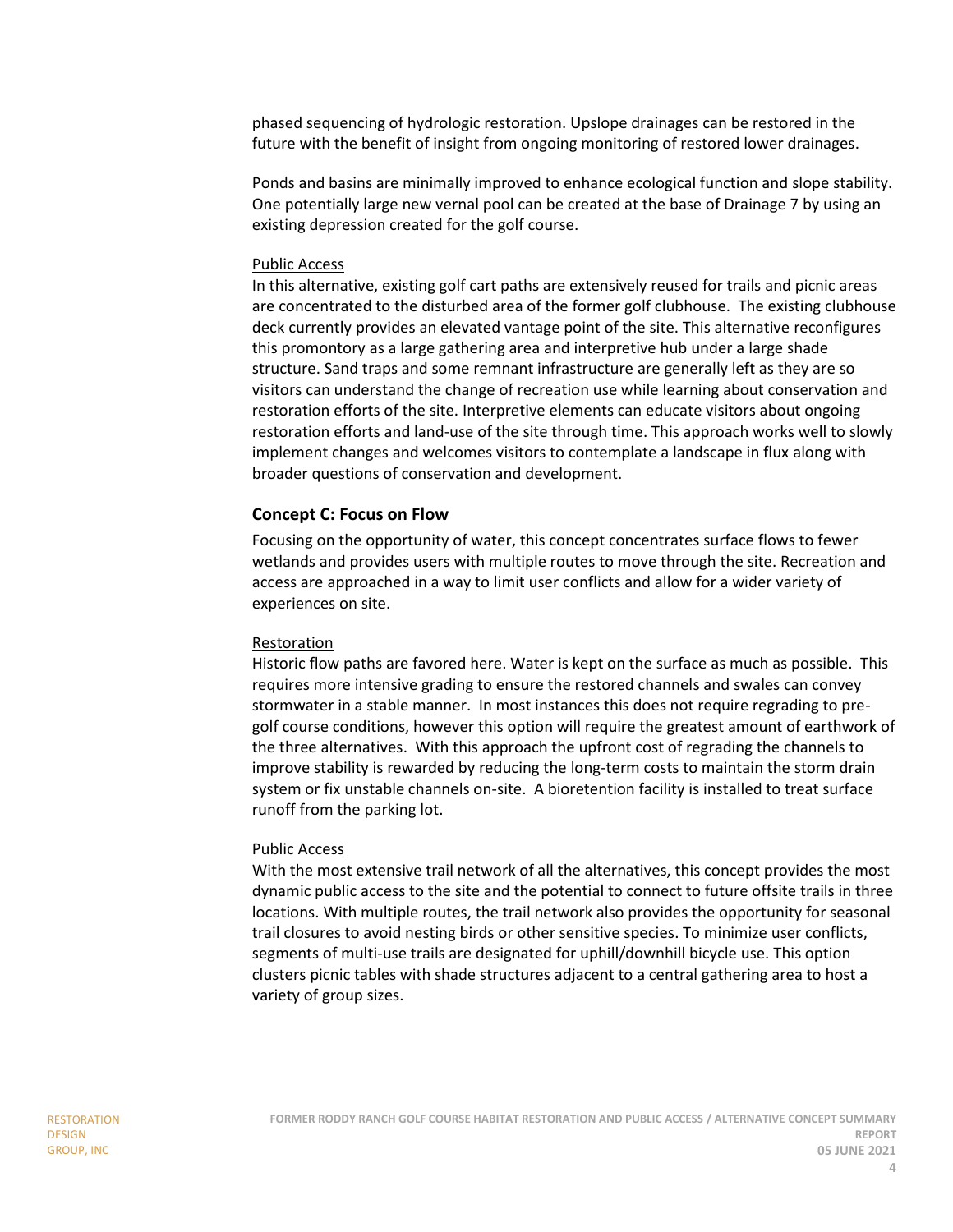# **Concept Alternative Comparison**

RDG has taken three distinct approaches to designing for habitat restoration and public access at the former Roddy Ranch Golf Course. The lists below describe some of the main differences between the alternatives.

Concept A Distinguishing Characteristics:

- Focuses on habitat creation aligns with conservation goals
- Vernal pool complexes are a prominent feature, though additional assessments are required to refine their composition and quantity
- Amenities are nested off to the side, preserving open views at the entry
- A central gathering and interpretation area are located by existing trees at the southwestern corner of the parking lot
- The picnic site is out of view from the parking area and has views to the north
- No shades structures are provided
- Two trail loops through the site
- Formalizes a trail connection to Empire Mine Road with an overlook at Pond 30.
- Promotes a more open feel and natural experience with the re-naturalization of topography and removal of the much of the golf course infrastructure

### Concept B Distinguishing Characteristics:

- Phased approach to channel restoration minimizes upfront construction costs
- Most cost-effective trail construction as trails are reused as much as possible and entry disturbance is limited
- Maintenance costs will be higher to maintain existing storm drain network
- Two picnic areas with one large shade pavilion located at the former clubhouse deck
- Multiple trail loop permutations including a short (0.4 mi) loop to a nearby viewpoint

# Concept C Distinguishing Characteristics:

- Restoration to historic hydrologic flows, less infiltration, and more daylighting
- Most extensive trail network with 1.4 miles of uphill/downhill bicycle trail designation on multi-use trails
- One large picnic area with smaller shade structures for groups of various sizes
- A central gathering area located at trailhead for easy wayfinding
- An area set aside for a future demonstration garden at parking lot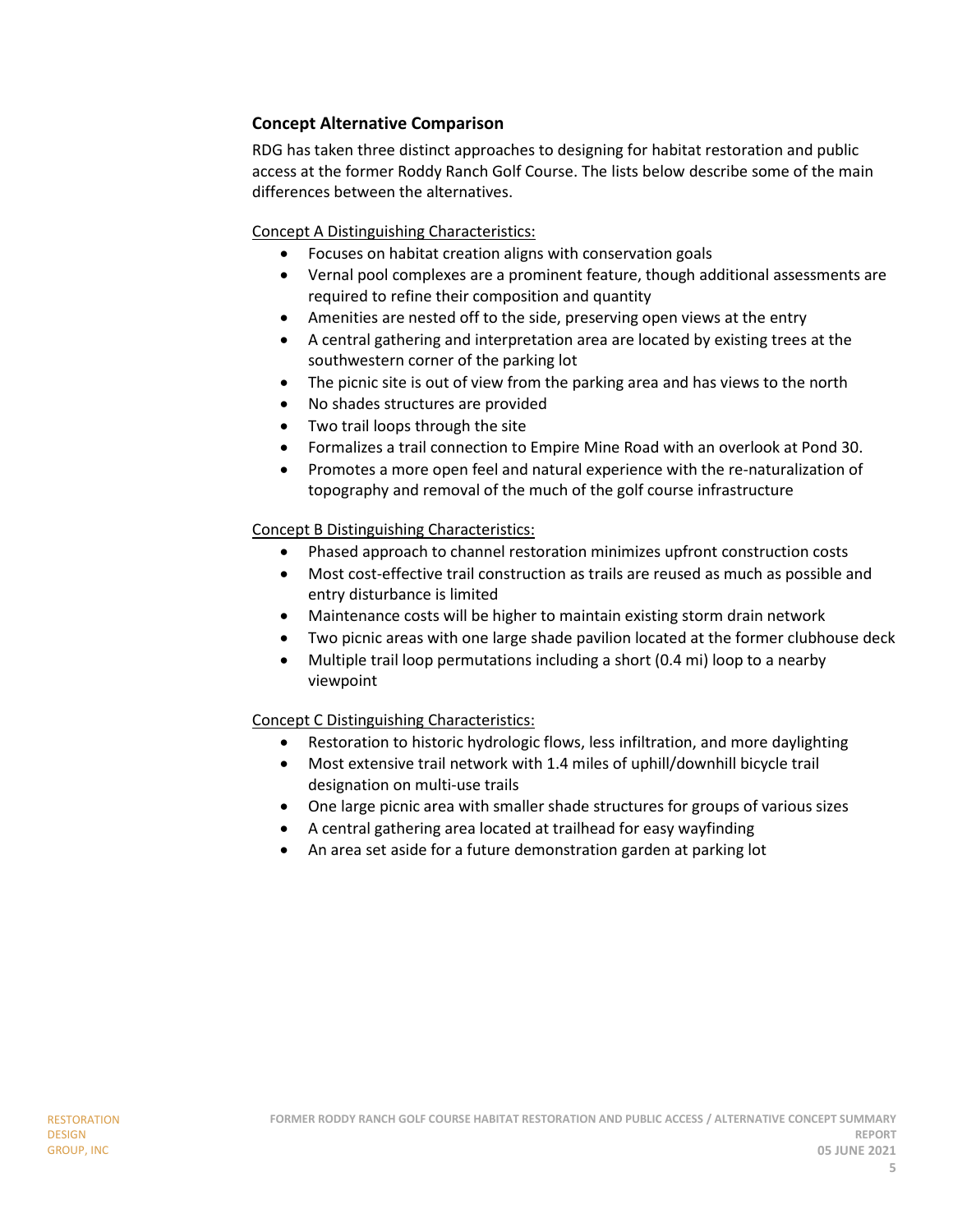### Restoration Comparison Matrix

| <b>Restoration Features</b>                                   | <b>Concept A</b>     | <b>Concept B</b>  | <b>Concept C</b> |
|---------------------------------------------------------------|----------------------|-------------------|------------------|
| <b>Channel Restoration / Creation /</b><br><b>Enhancement</b> | $2.7 \text{ mi}$     | 1.8 <sub>mi</sub> | 3.0              |
| <b>Infiltration Areas</b>                                     | 9                    | 7                 | $\Omega$         |
| <b>Vernal Pools</b>                                           | 17                   | $\mathbf{1}$      | $\Omega$         |
| Regraded channel entry into basin                             | 5                    | 3                 | 6                |
| <b>Bioretention Basin</b>                                     | In Parking<br>Island |                   | Downslope        |
| <b>Regrade Sand Traps to Natural</b><br><b>Topography</b>     | Extensive            | Limited           | Moderate         |

# Public Access Comparison Matrix

| <b>Public Access Features</b>                                             | <b>Concept A</b> | <b>Concept B</b>  | <b>Concept C</b>  |
|---------------------------------------------------------------------------|------------------|-------------------|-------------------|
| <b>Accessible Multi-use Trail Length</b>                                  | $1.3 \text{ mi}$ | 1.0 <sub>mi</sub> | 1.5 <sub>m</sub>  |
| <b>Multi-use Trail Length</b>                                             | 1.7 <sub>m</sub> | $2.2 \text{ mi}$  | 3.0 <sub>mi</sub> |
| <b>Total Trail Length (including trails to</b><br>overlooks & viewpoints) | 3.0 <sub>m</sub> | $3.2 \text{ mi}$  | 4.5 mi            |
| <b>Pond Overlooks</b>                                                     | 1                | 1                 | 0                 |
| <b>Shade Structures</b>                                                   | $\Omega$         | 1 large           | 3-5 small         |
| <b>Boardwalks/Bridges</b>                                                 | 6                | $\mathfrak{p}$    | 7                 |
| <b>Viewpoints</b>                                                         | $\overline{2}$   | $\overline{4}$    | 3                 |
| <b>Potential Future Trail Connections</b>                                 | $\mathfrak{p}$   | $\overline{2}$    | 3                 |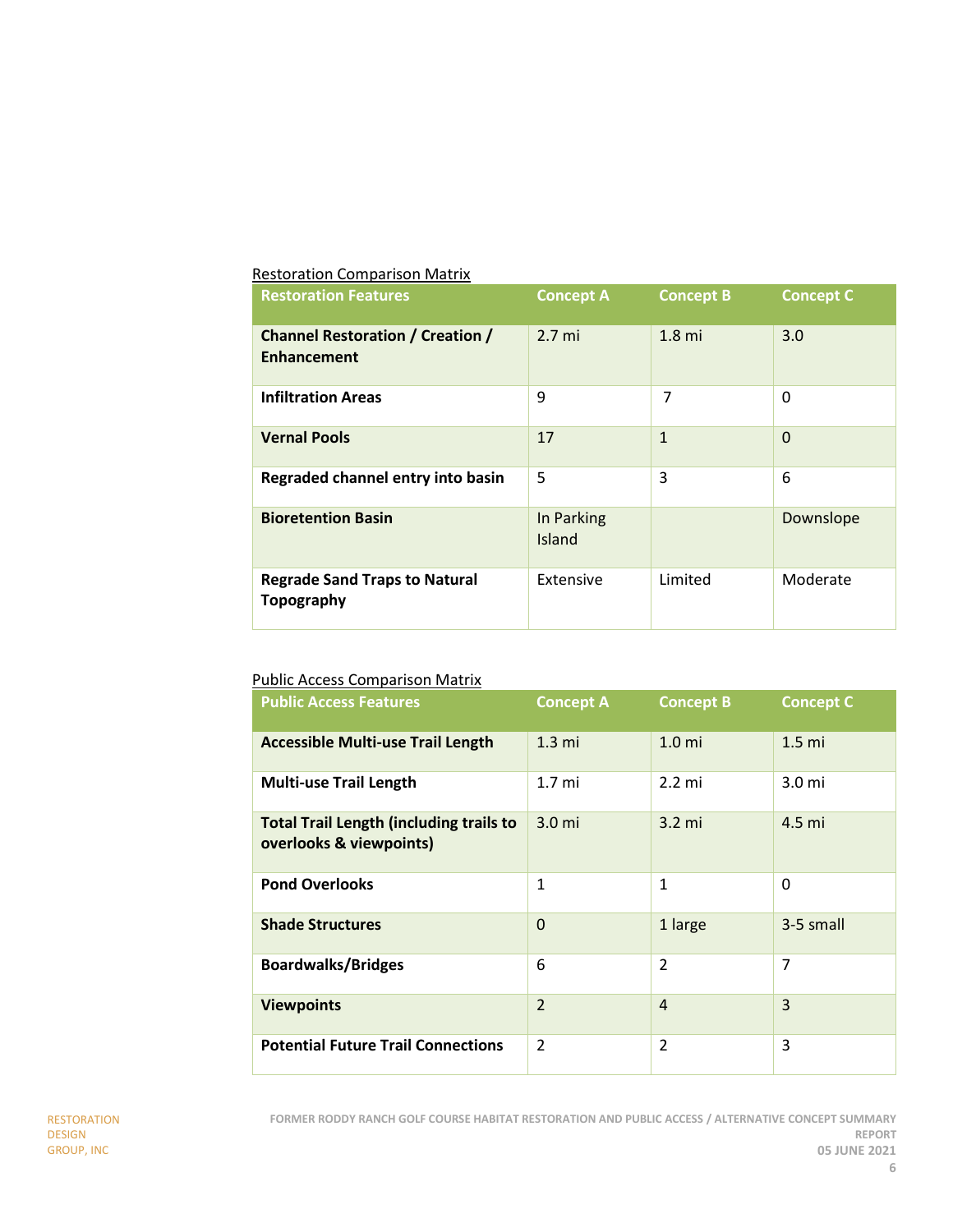# Restoration Cost Comparison

| <b>Restoration Costs</b>                                  | <b>Concept A</b> | <b>Concept B</b> | <b>Concept C</b> |
|-----------------------------------------------------------|------------------|------------------|------------------|
| <b>Pond Restoration</b>                                   | \$\$\$           | \$\$             | \$\$             |
| <b>Basin Enhancement</b>                                  | \$\$\$           | \$\$             | \$\$             |
| <b>Channel</b><br><b>Restoration/Creation/Enhancement</b> | \$\$\$           | \$\$             | \$\$\$           |
| <b>Vernal Pool Creation</b>                               | \$\$             | \$               | N/A              |
| <b>Regrading/Topographic Restoration</b>                  | \$\$\$           | \$               | \$\$\$           |
| Long-term Maintenance Obligation                          | \$               | \$\$\$           | \$\$             |

# Public Access Cost Comparison

| <b>Public Access Costs</b>   | <b>Concept A</b> | <b>Concept B</b> | <b>Concept C</b> |
|------------------------------|------------------|------------------|------------------|
| <b>Trail Creation</b>        | \$\$             | \$\$             | \$\$\$           |
| <b>Overlooks</b>             | \$               | \$               | N/A              |
| <b>Gathering/Picnic Area</b> | \$               | \$\$\$           | \$\$             |
| <b>Demolition</b>            | \$\$\$           | \$               | \$\$             |